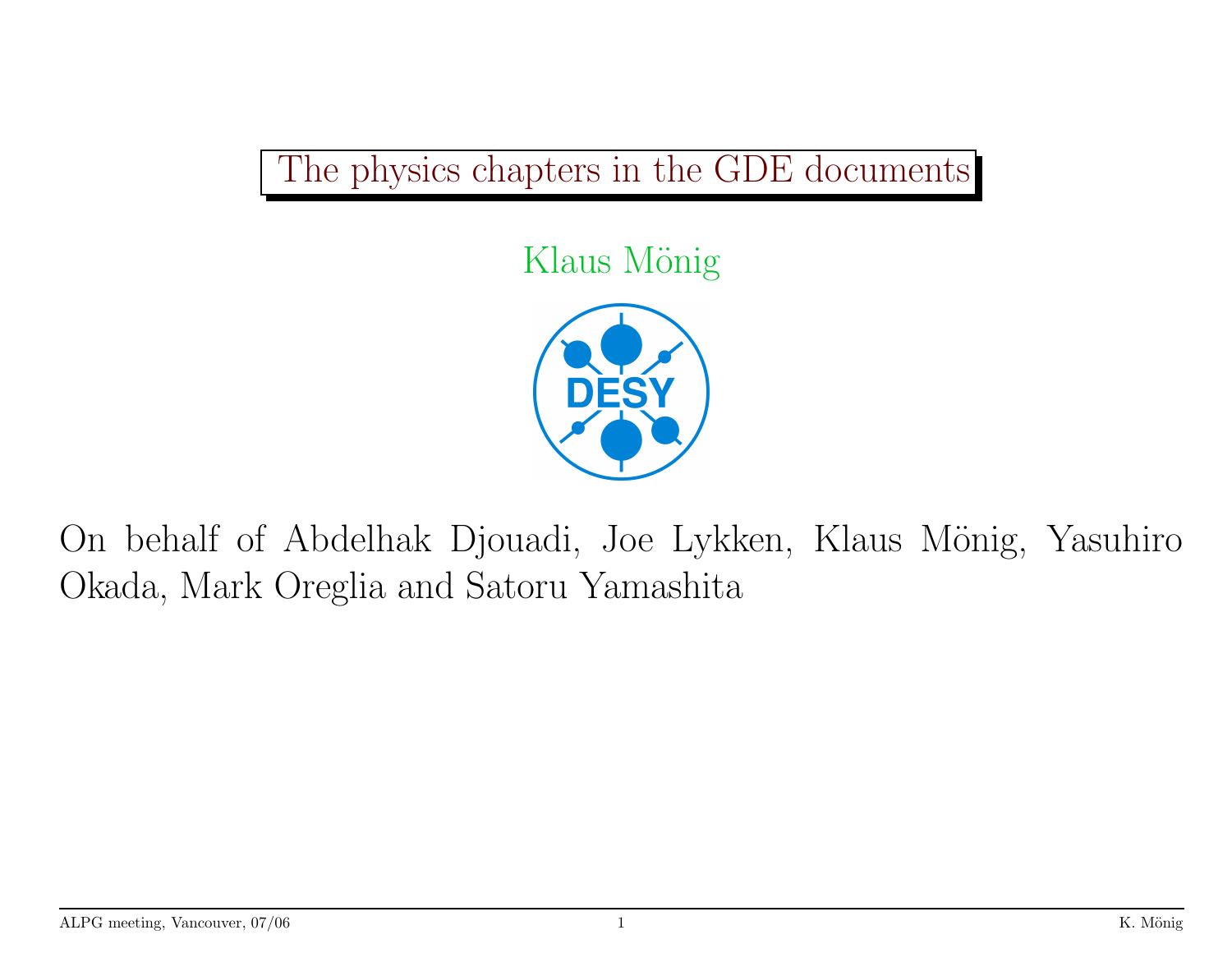#### Introduction

Documents to be produced by end 2006:

- GDE ILC Reference Design Report (incl. <sup>a</sup> short <sup>p</sup>hysics chapter)
- Detector Concepts Report (incl. <sup>a</sup> longer <sup>p</sup>hysics chapter)

Editors of the <sup>p</sup>hysics chapters (1 exp., <sup>1</sup> theo. / region):

- America: Mark Oreglia, Joe Lykken
- Asia: Satoru Yamashita, Yasuhiro Okada
- Europe: Klaus Mönig, Abdelhak Djouadi

Timescale

- Bangalore: Presentation and discussion of outline
- Vancouver (July): Detailed discussion with the community
- Valencia (November): Presentation of final draft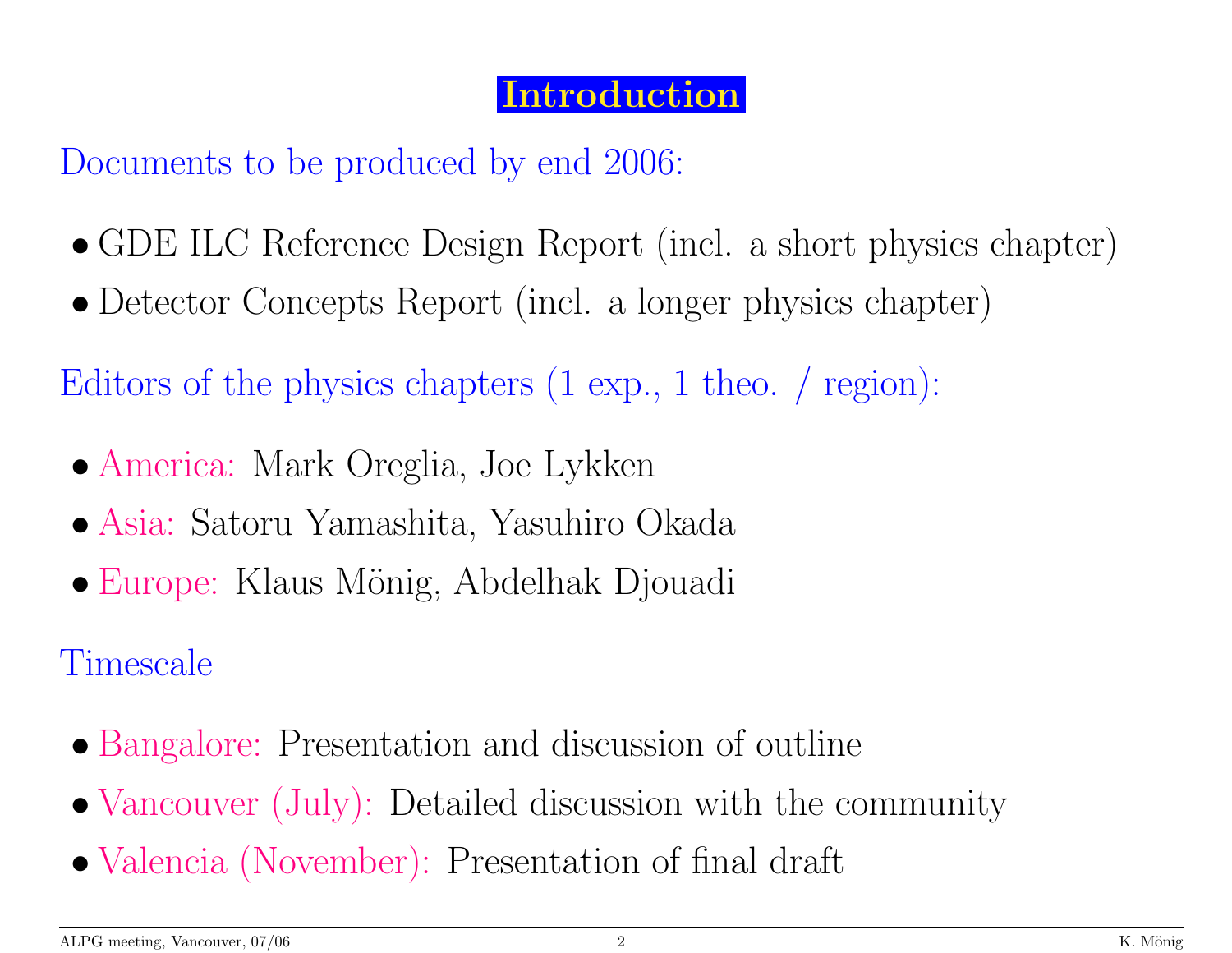#### Proposed Outline

# • Introduction

- Physics landscape in <sup>2015</sup> (incl. possible outcome from LHC) (JL)
- -Important open questions in particle physics (JL)
- Possible running scenario for ILC (KM)
- Physics signals at the ILC (MO)
- The Higgs system  $(SY)$
- Couplings of gauge bosons (KM)
- Top quar<sup>k</sup> <sup>p</sup>hysics and QCD (MO)
- Supersymmetry  $(AD)$
- Alternatives to SUSY (YO)
- Connections to cosmology New item suggested by the WWS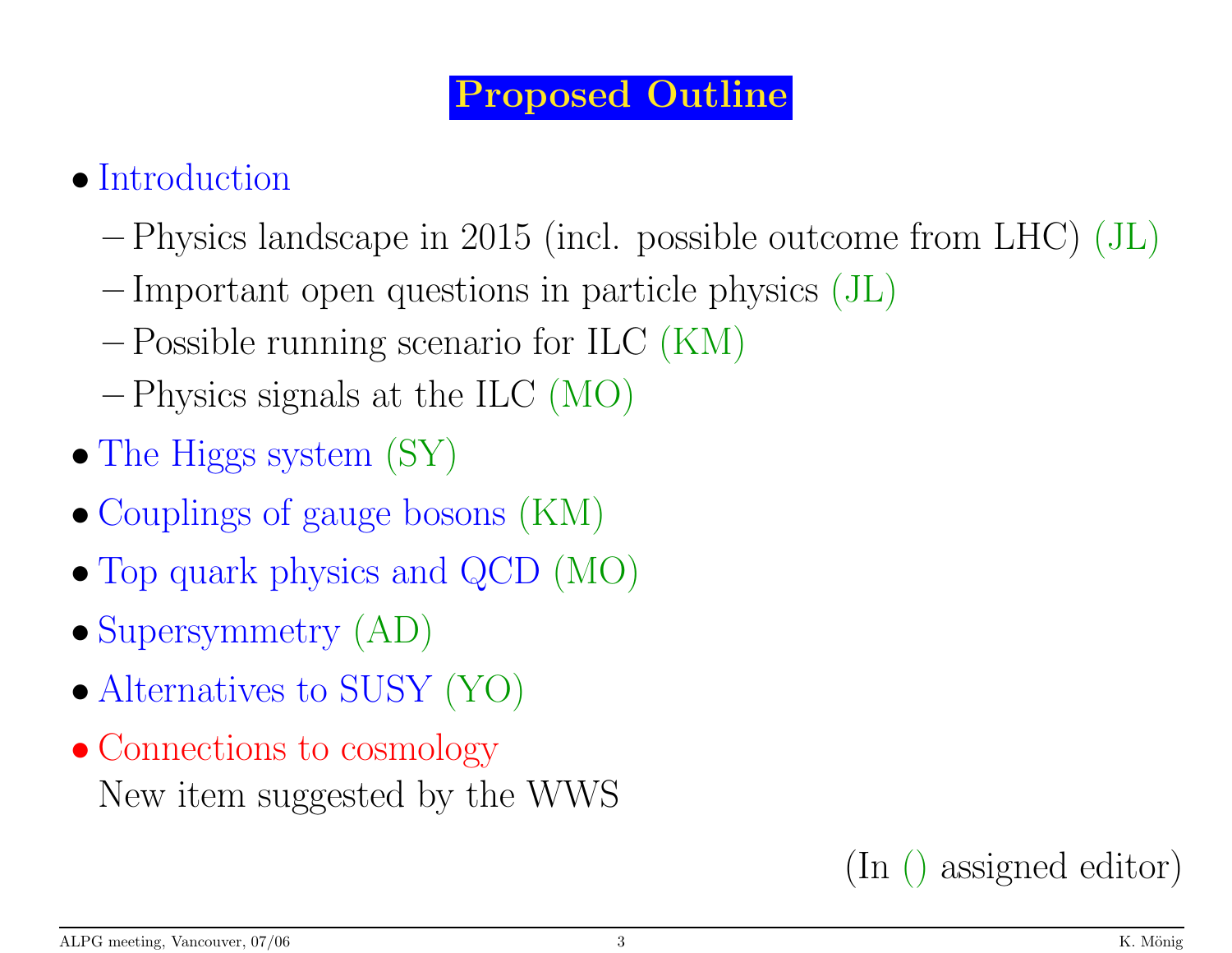#### Remarks on the outline

- The outline is strictly physics driven
	- "Signals" like Z' appear in different <sup>p</sup>laces
	- The main ones are collected in the "Physics signals" subsection of the introduction and then referred to later (This section also motivates the need for <sup>a</sup> superb detector and the corresponding requirements for R&D)
- The chapter has to justify 500 GeV as <sup>a</sup> machine worthwhile on its own whatever LHC finds and the need for <sup>a</sup> 1TeV upgrade
- The connections to LHC, cosmology etc. have to be stressed
- What about simultaneous running with LHC?
- "Standard physics" including Higgs will be described in detail
- "New <sup>p</sup>hysics" will be described in form of <sup>a</sup> few examples
- The gain from "options" will be mentioned when appropriate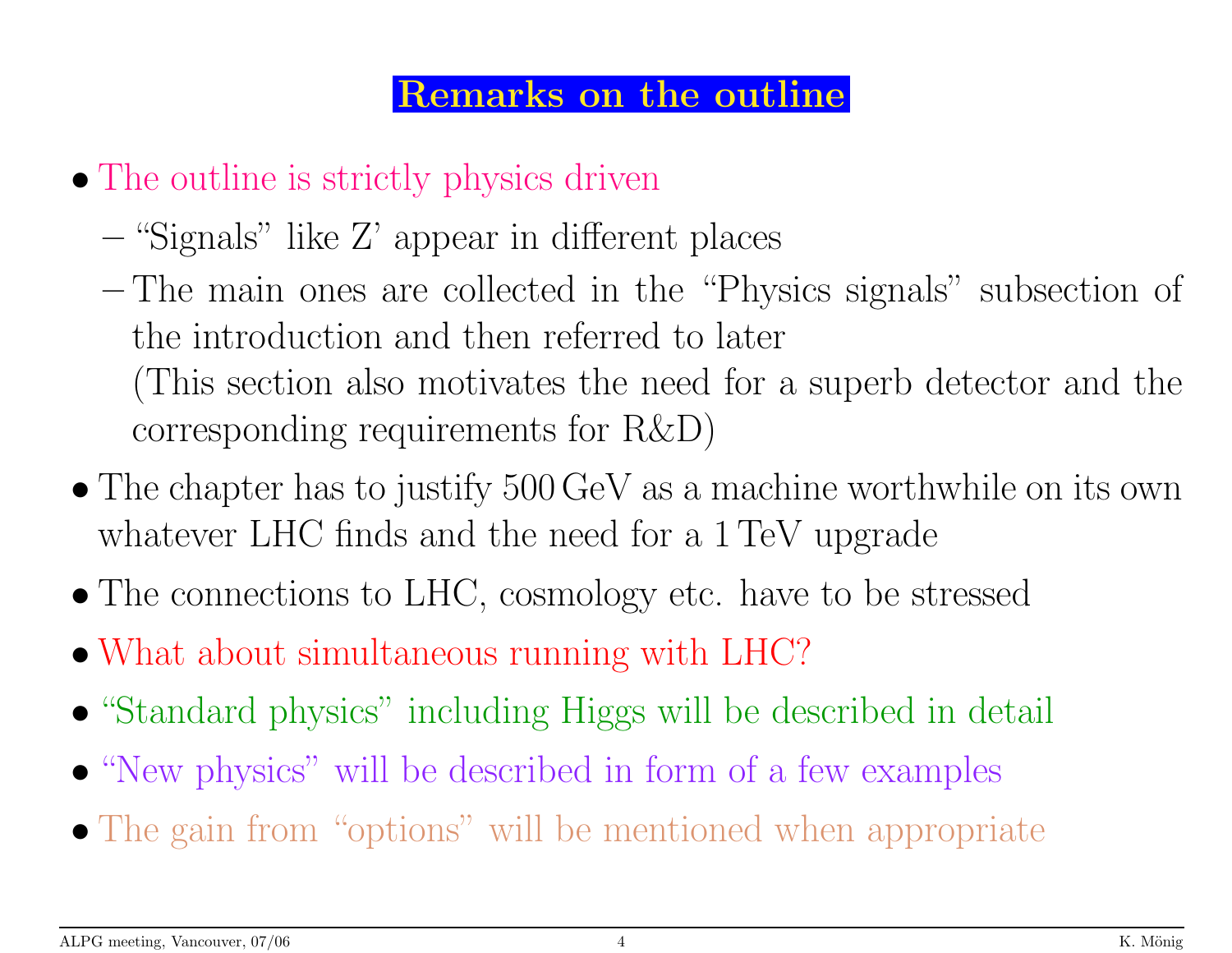## The Higgs section

Some personal introductory comments:

- $\bullet$  For me the Higgs is the key motivation of ILC at least before light SUSY is seen A. Djouadi, J. Kalinowski, M. Spira
- 1 bbWWBR (H) ZZ• The physics case is rather simple if  $H \rightarrow bb$  is large 10-<sup>1</sup> ττ• We have to phrase very care- $\frac{1}{\mathfrak{B}}$ cc fully the possibility  $m_{\rm H}$  ∼ tt gg  $200\,\text{GeV}$  where  $H \rightarrow$  fermions 10-<sup>2</sup> decays are invisible and LHC can do <sup>a</sup> lot using spin correla-Zγ γγ tions D\_D\_1090.c **D** 1090  $10^{-3}$  $\epsilon$

 $10^2$  and  $10^3$ 

 $M_H$  (GeV)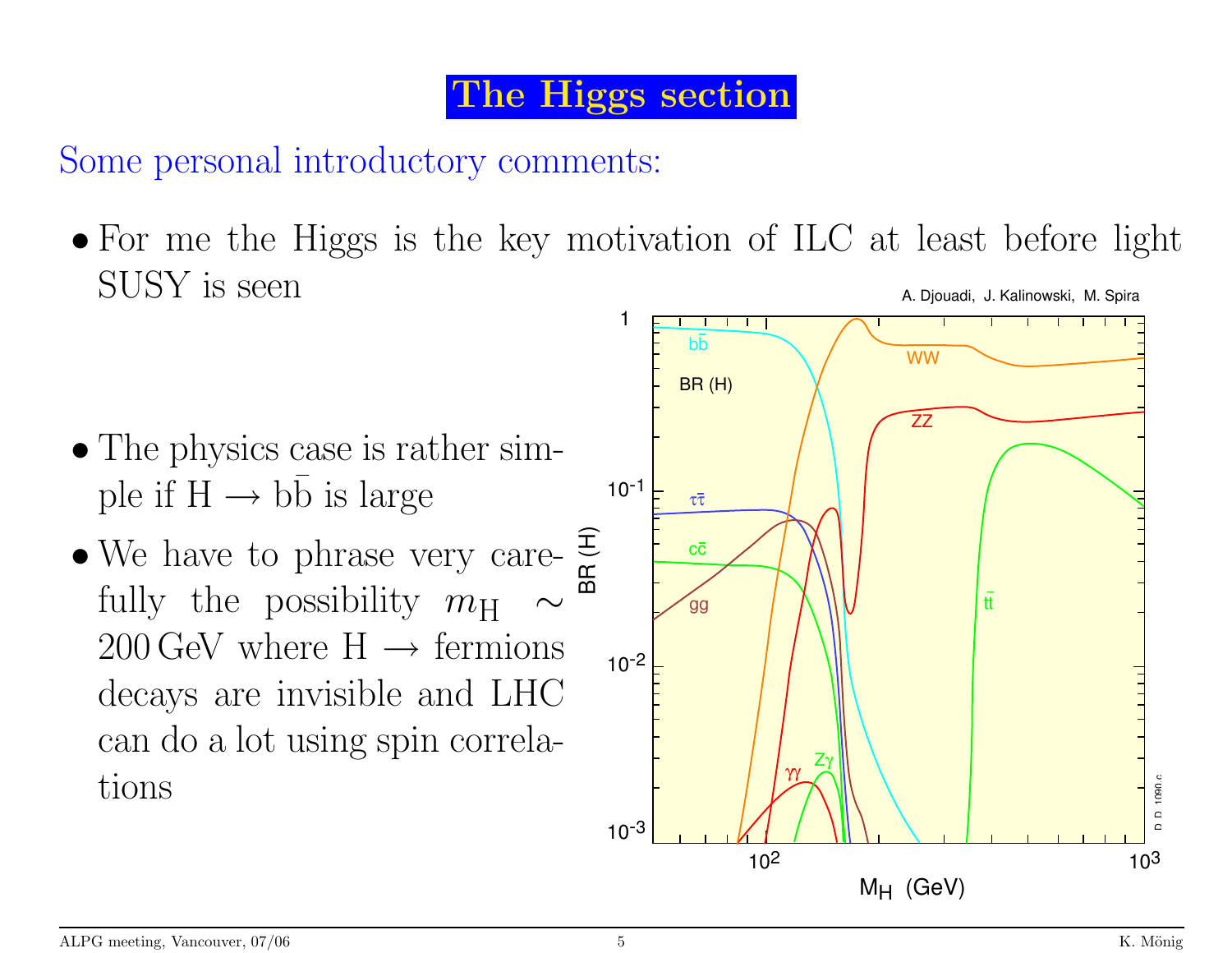

ALPG meeting, Vancouver, 07/06 **K.** Mönig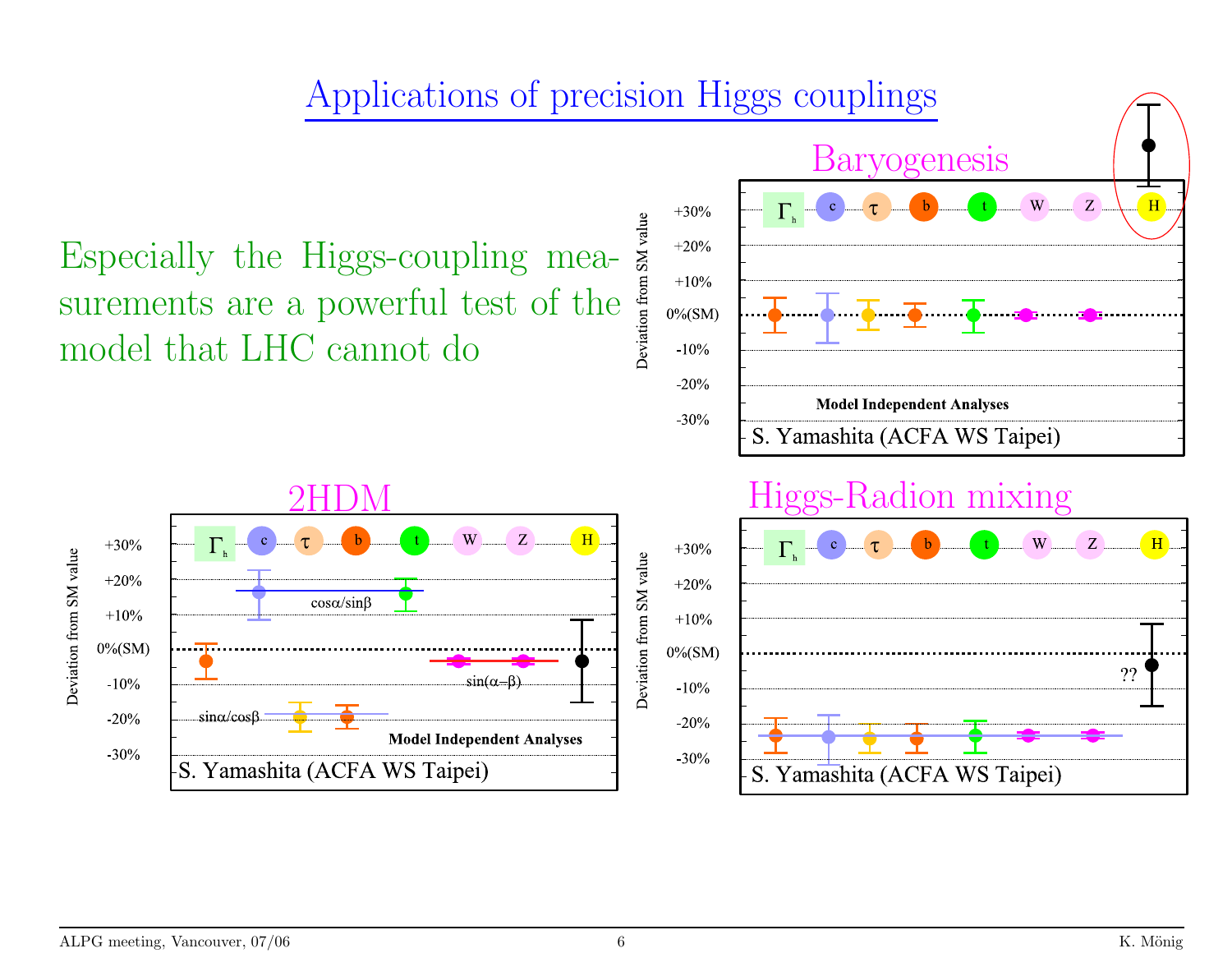## Outline of the Higgs section

- Introduction: Why is the Higgs important, what makes it unique
	- general: The mystery of the vacuum an the model of mass generation
	- concrete: The Higgs sector in specific models (SM, (N)MSSM, CP violation)
	- expectations from Tevatron, LHC
- Higgs production at ILC
	- Higgsstrahlung and fusion
	- Yukawa processes
	- Higgs self coupling and multi-Higgs production

# • Analyses at ILC

- experimental techniques
- model dependent and model independent analyses
- combination with other findings

# • Expectations at ILC

- Higgs properties and quantum numbers
- rare decays and self couplings
- limits in specific models
- general answers to the Higgs mysteries
- combination with LHC results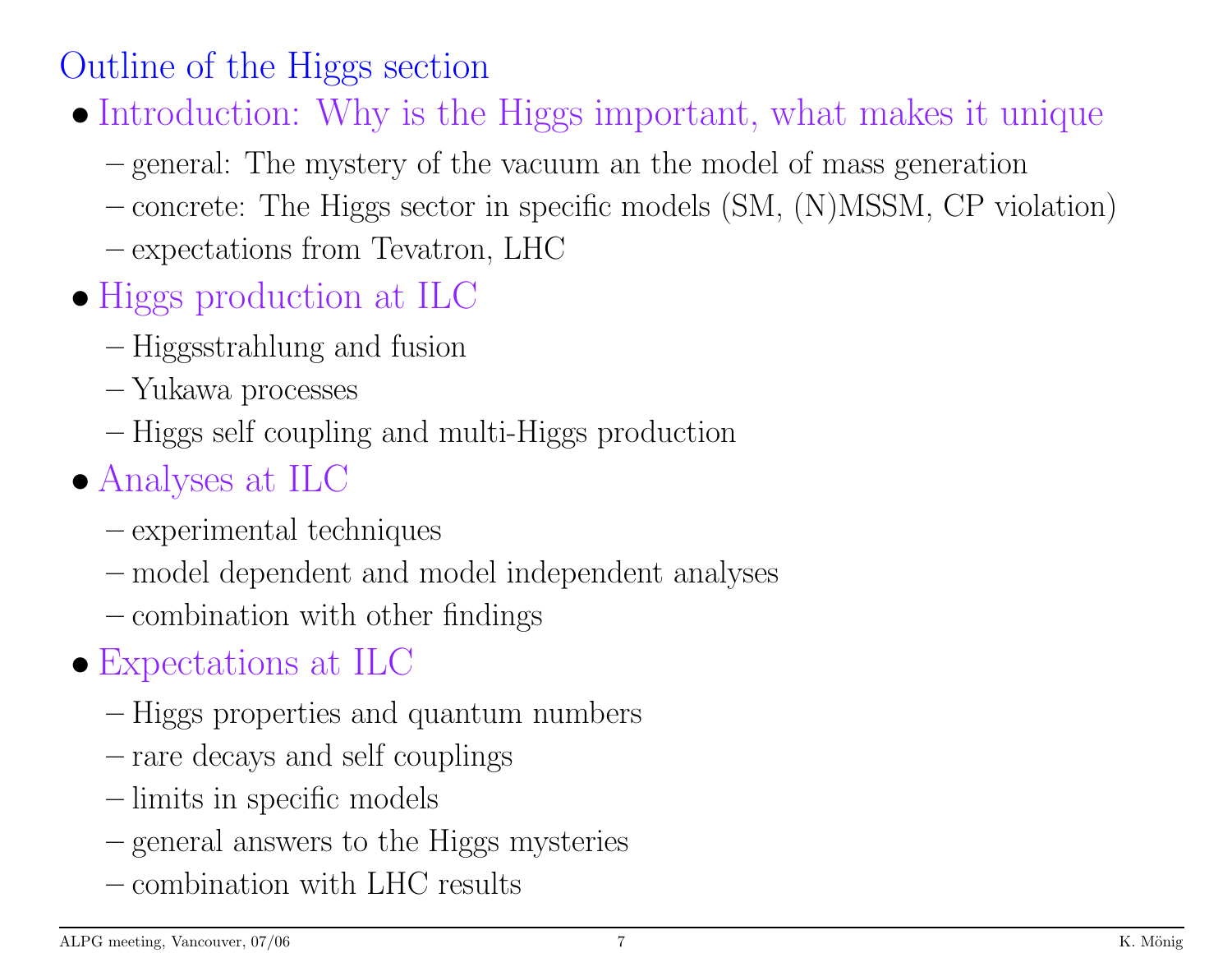## Coupling of gauge bosons

We know exactly which couplings can be measured with which precision For the Z→fermions couplings on resonance we have the full machinery from LEP/SLC

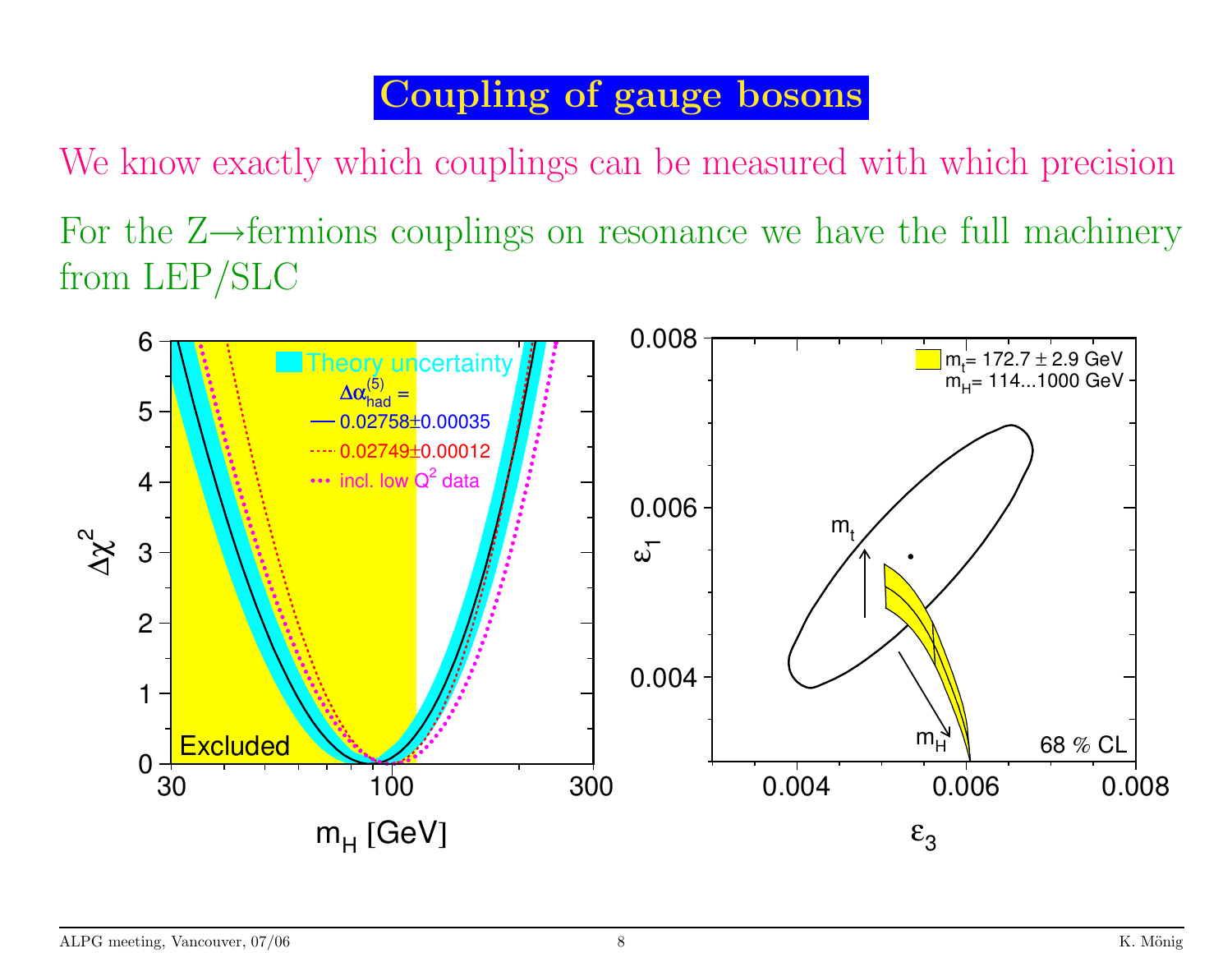For the Z→fermions couplings above resonance we have detailed BSM interpretations but we have to think how to phrase them in <sup>a</sup> model independent way

For gauge-boson self couplings we have the model independent parameterisations but we largely miss the interpretations

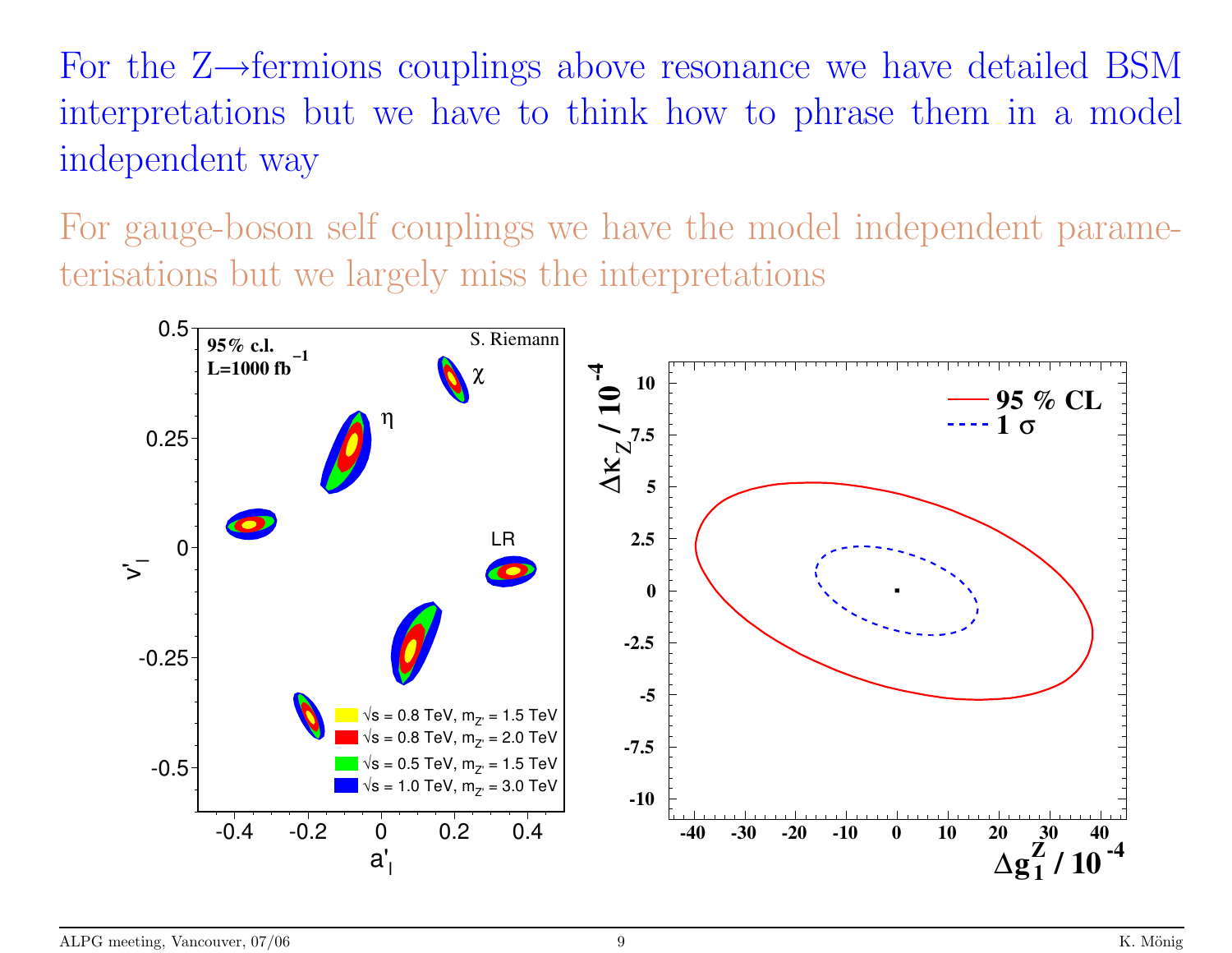- Couplings of gauge bosons to fermions
	- $-$  couplings of fermions to the Z (GigaZ)
		- ∗ experimental possibilities
		- ∗ expected gain from GigaZ
	- couplings of fermions to gauge bosons at high energies
- Couplings amongs<sup>t</sup> gauge bosons
	- triple gauge boson couplings
	- quartic gauge boson couplings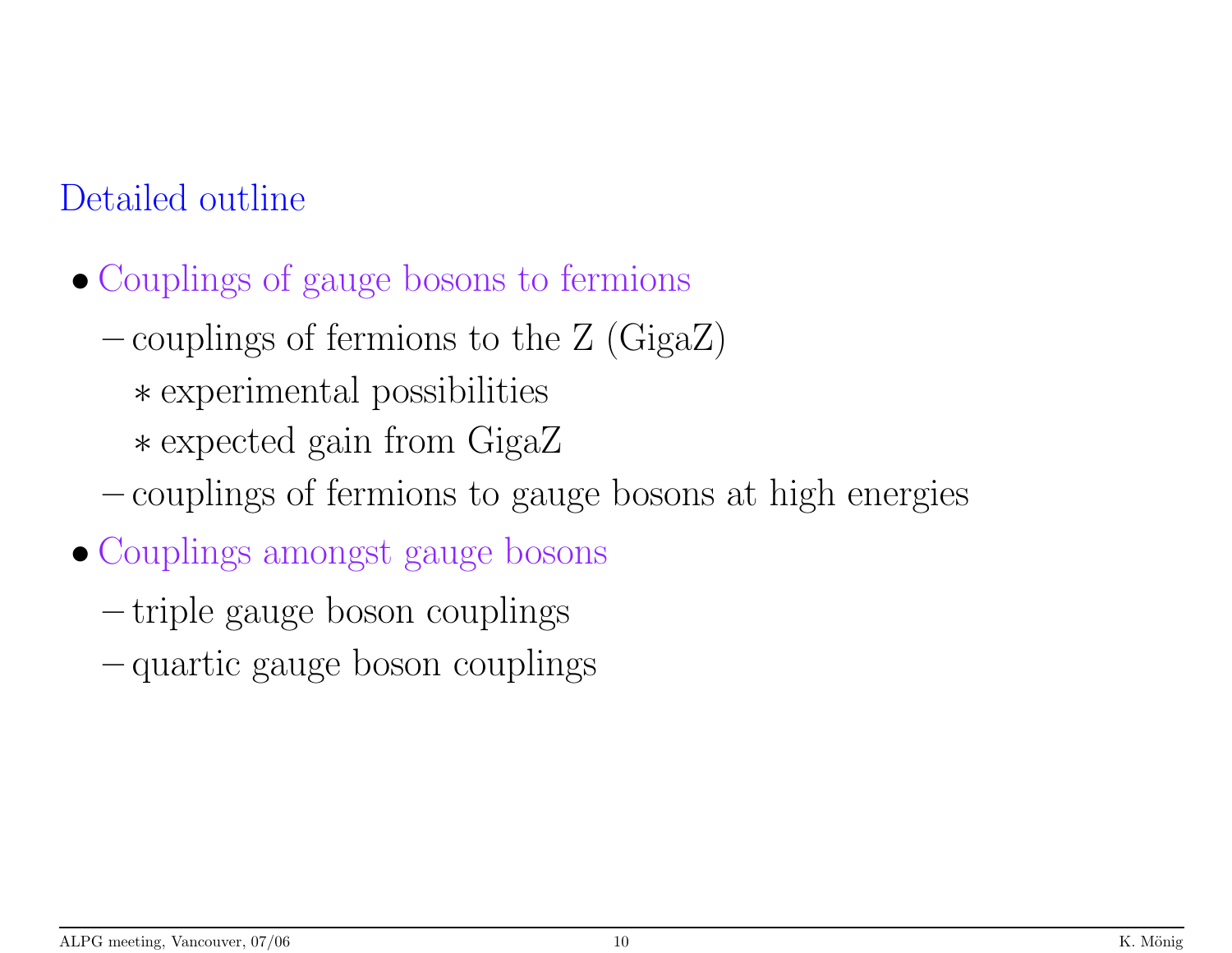## Top quark physics an QCD

Also for the top we know that it is there

In many models (e.g. little Higgs) the top-quark <sup>p</sup>lays <sup>a</sup> special role

Very detailed work (experimental and theoretical) for the mass from the threshold scan exists

Also the  $t\overline{t}$ tH Yukawa coupling has been studies carefully

We still miss <sup>a</sup> careful experimental study on  $t\overline{t}Z$  including all observables (polarised cross sections, polarised asymmetries,  $\frac{2}{3}$ top polarisation)

How interesting are the standard

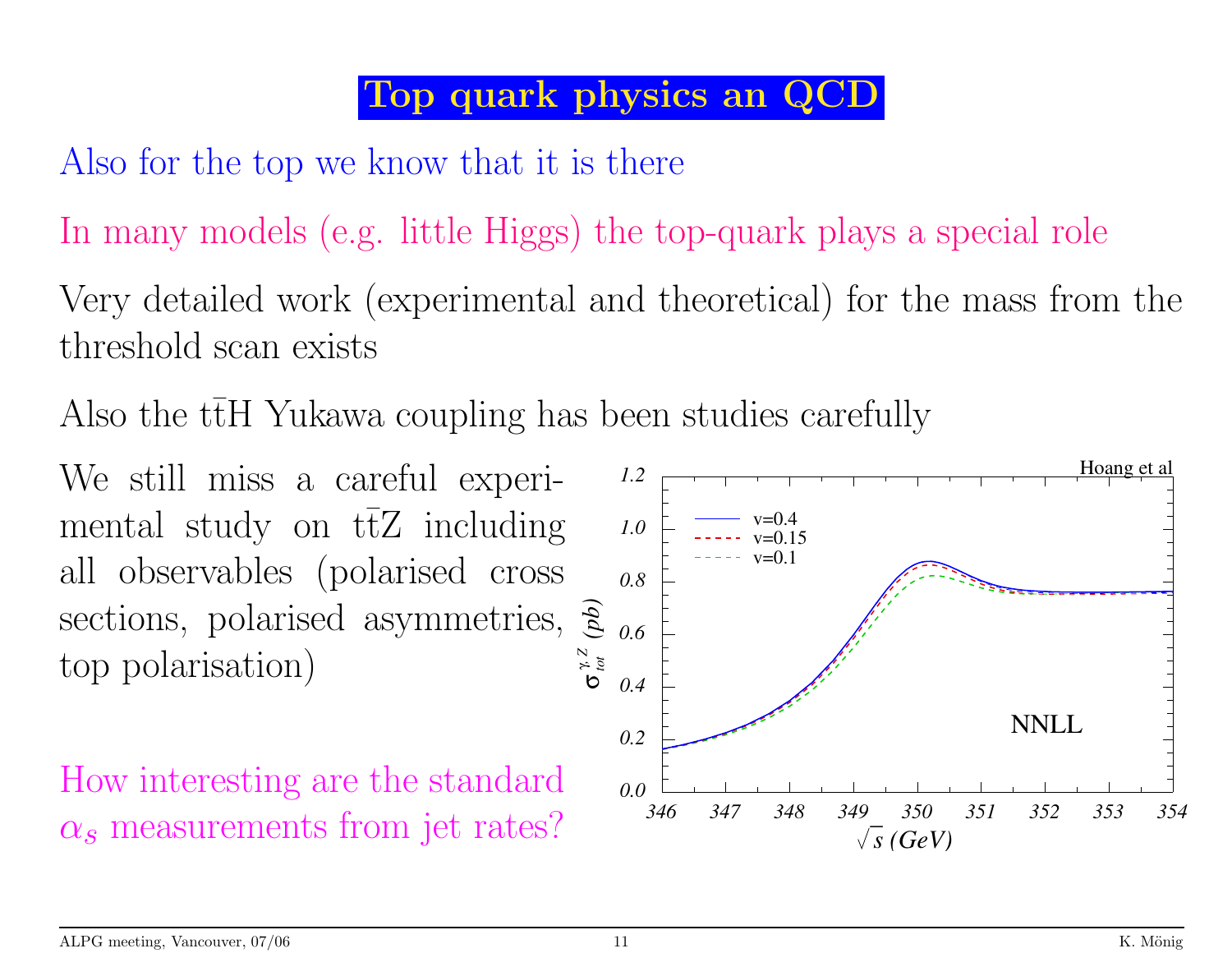- Precision measurement of top mass, width; threshold scans
- Top and QCD;  $\alpha_s$  measurement
- Top decay modes; couplings
	- <sup>p</sup>hysics of anomalous couplings
	- $-\,{\mathrm{t\bar t}}$ tH Yukawa coupling
- Top form factors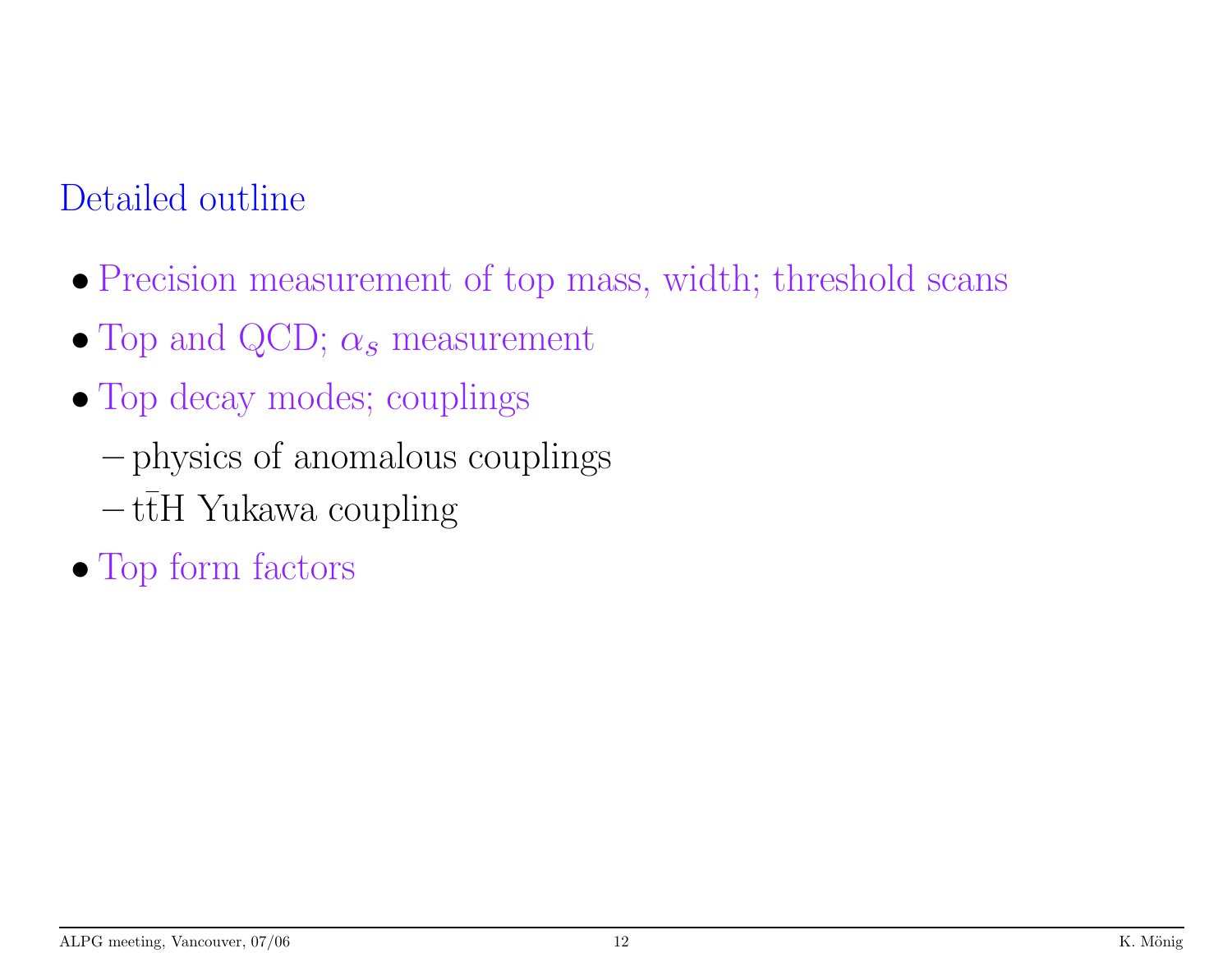#### Supersymmetry

Supersymmetry is the most popular extension of the SM

It offers very good examples for ILC/LHC complementarity

It also has good concrete examples for the ILC impact on cosmology

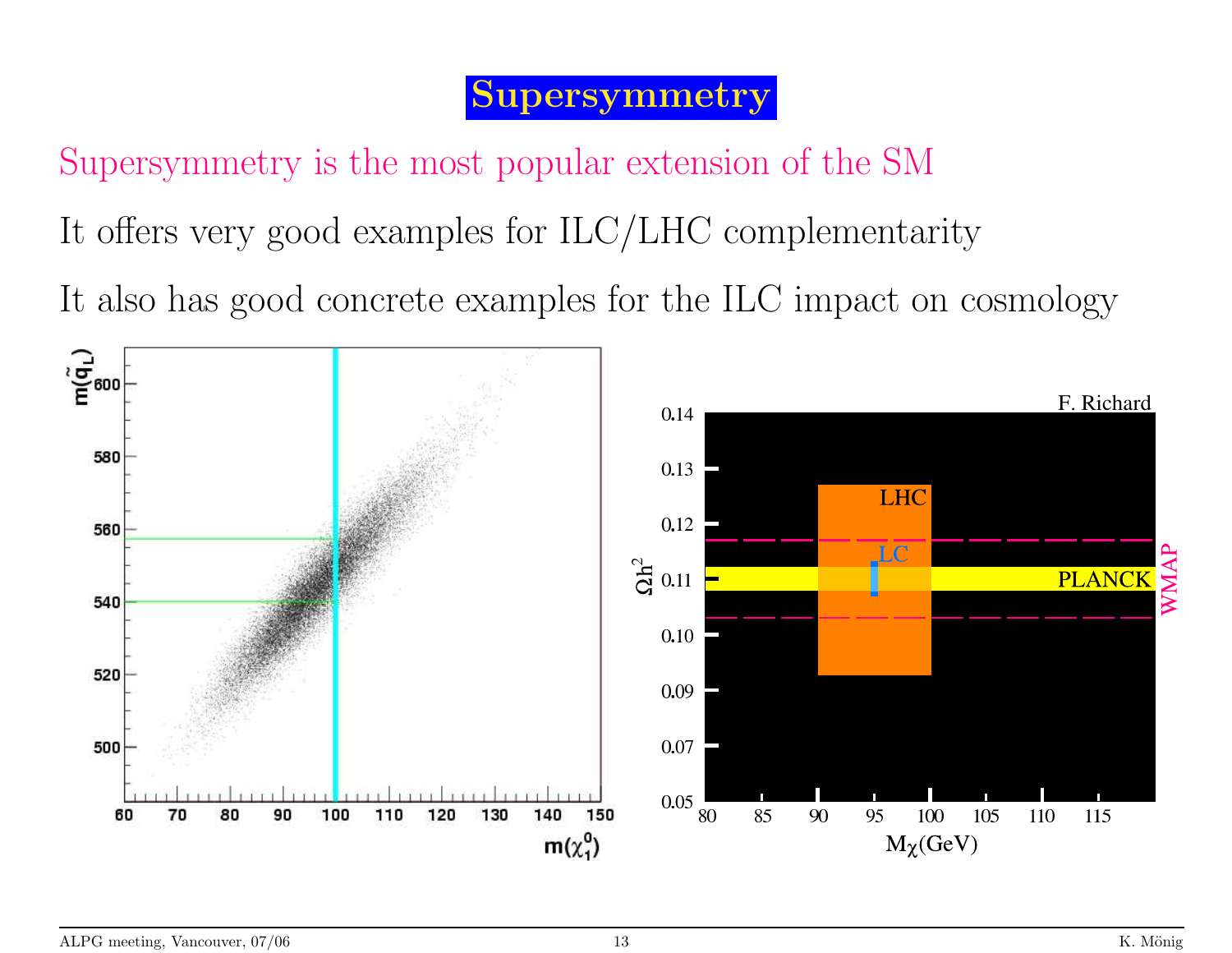- Preliminaries:
	- Introduction and motivations for SUSY
	- Summary of MSSM and constrained/extended models
	- Summary of possible outcome of LHC (maybe in Intro section)
	- Possible signals at ILC
- Measurements to be performed at the ILC:
	- in slepton-pair production
	- $\frac{1}{\pi}$  in chargino/neutralino production
	- $-\text{ in stop production}$
	- measurements in other scenarios/extensions of the MSSM (light gravitinos, singlino NMSSM, RPV, Higgs in cascades, ..).
	- Summary of benefits of higher energy and other machine options
- Implication of the precision ILC measurements:
	- $-$  testing GUT relations
	- determination of Lagrangian parameters in constrained models
	- $-$  impact on Higgs physics (determination of  $m<sub>h</sub>$ , etc..)
	- $\sim$  implication for cosmology and determination of  $\Omega h^2$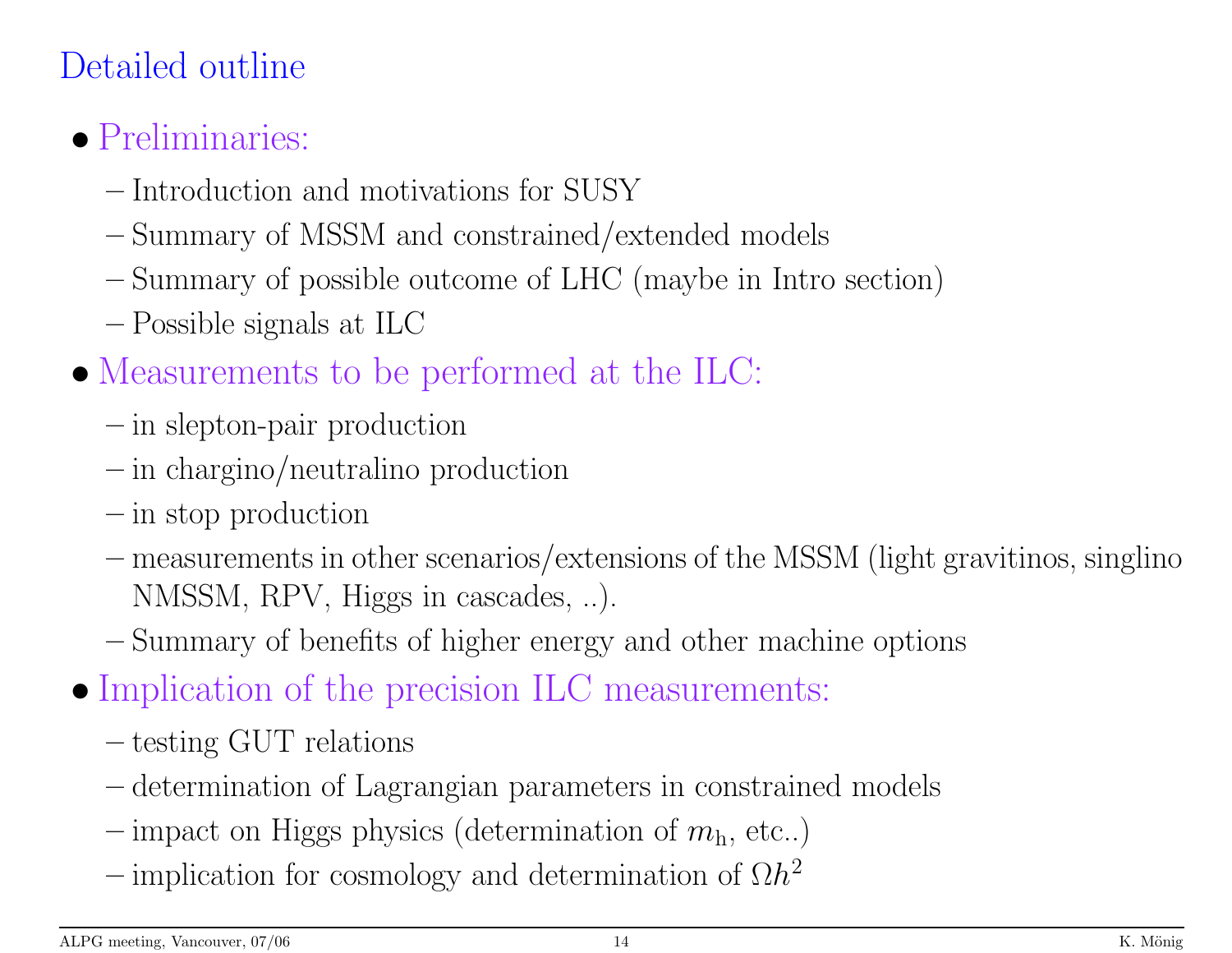### Alternatives to SUSY

There is <sup>a</sup> huge number of models

There is no way to study all within <sup>a</sup> limited space

We plan to concentrate on <sup>a</sup> few examples that are popular and ILC can contribute significantly

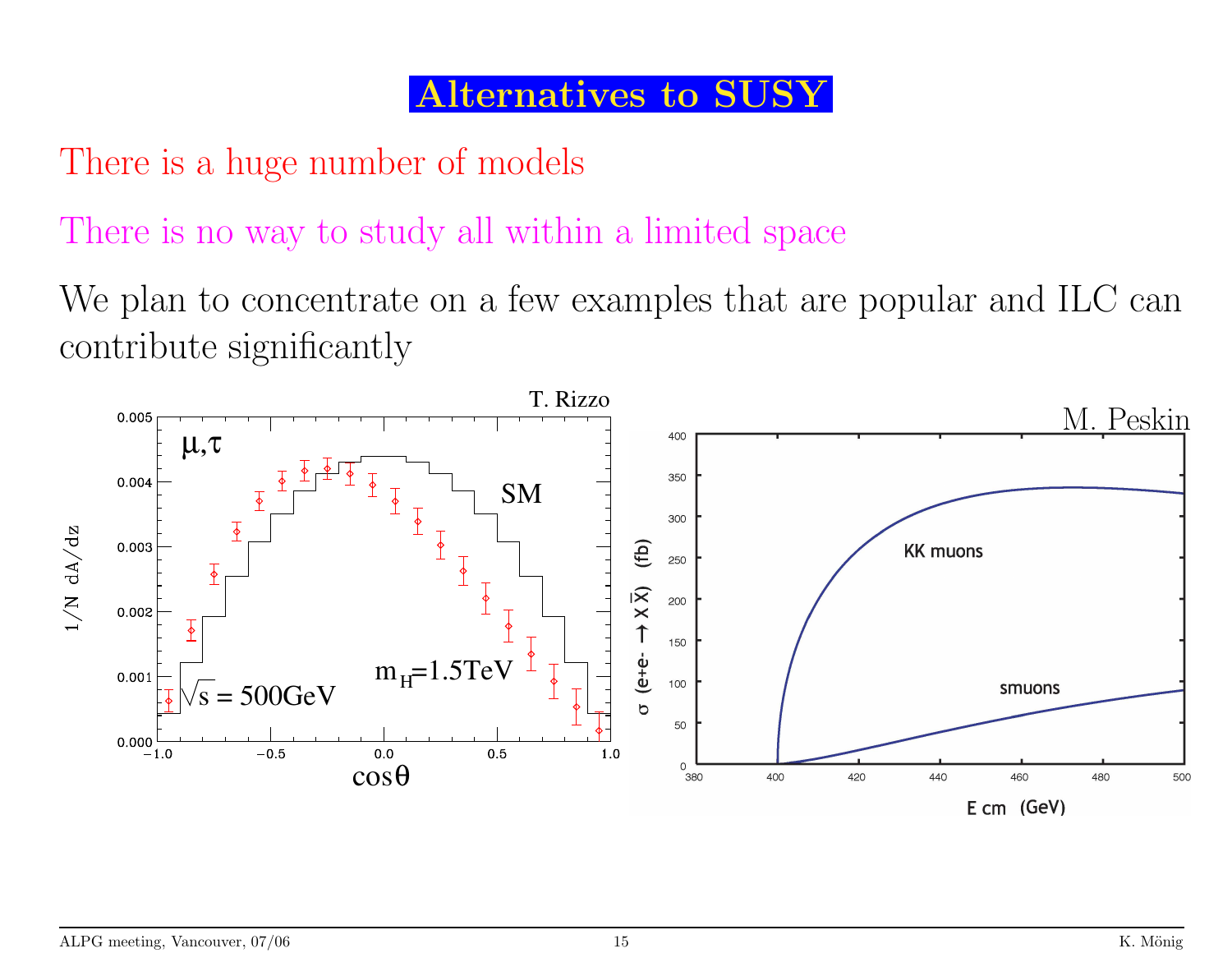# • Introduction

- Motivation of alternative scenarios
- Simple descriptions of various models (ADD, RS, UED, Little Higgs model, etc.)
- Connection to dark matter problems
- An example of LC study in the ADD model Determination of the number of extra dimensions Determination of the spin 2 property

# • Examples

- An example of LC study in the UED model Spin determination of 1st KK particles
- $-An$  example of LC study in the Little Higgs model Indirect effects in  $e^+e^- \rightarrow$ t tZ, Zh, and ff processes.
- Discrimination of various Z' models from  $e^+e^- \rightarrow ff$  processes
- A discussion and <sup>a</sup> summary table of new <sup>p</sup>hysics models, which describes
	- what LHC can find,
	- what LC can find directly or indirectly (i.e. SM and Higgs processes),
	- what aspects LC can clarify in each case.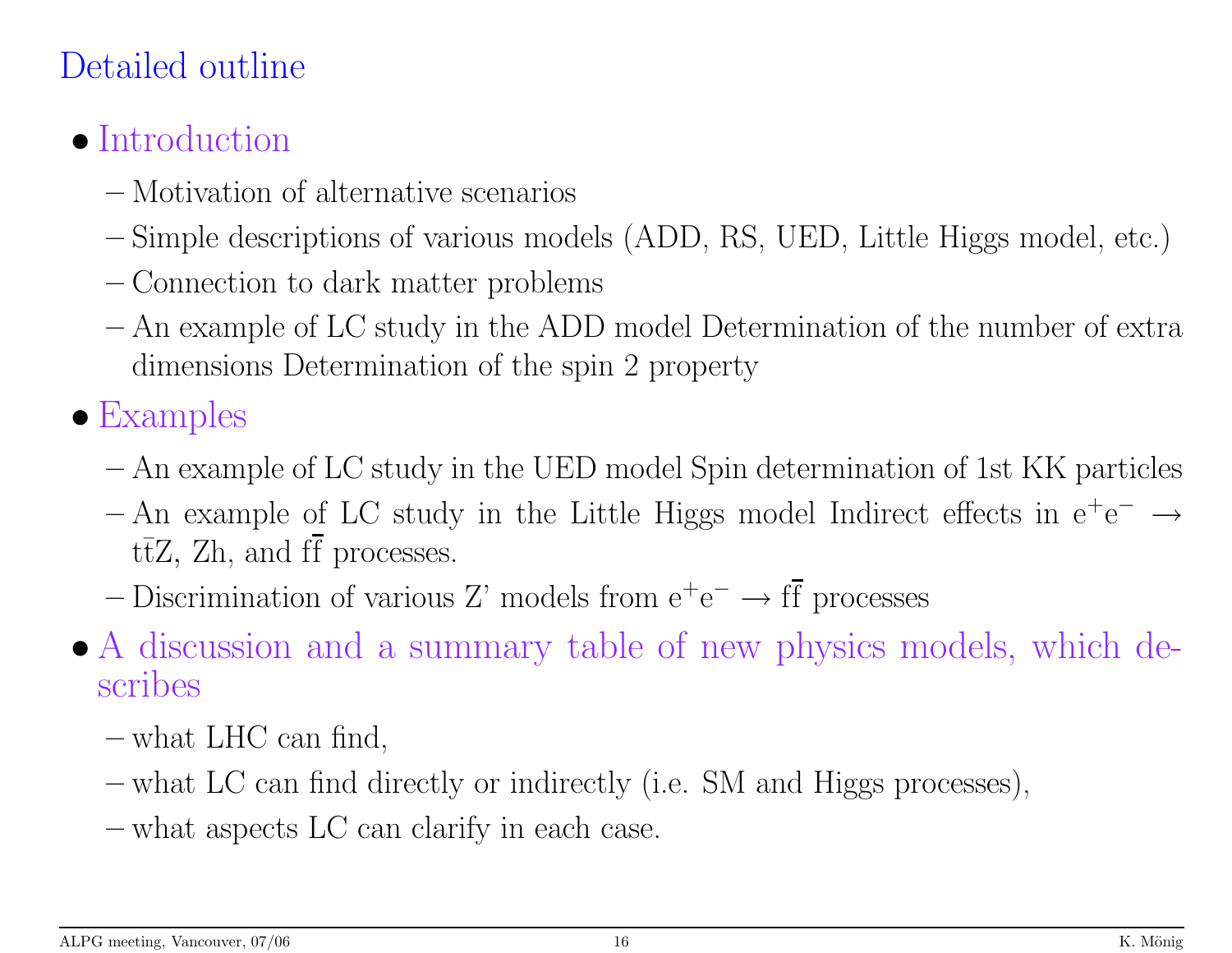#### Connections to cosmology

- In the beginning we had two main sections (apart from the introduction)
	- Electroweak symmetry breaking
	- Connections to cosmology
	- and the different <sup>p</sup>hysics topics below this structure
- In Bangalore it was decided to structure according to the physics and discuss cosmology inside the different chapters
- The WWS proposed now to keep this structure but add <sup>a</sup> short summary on cosmological connections
- We are happy to adopt this proposal if it is supported by the community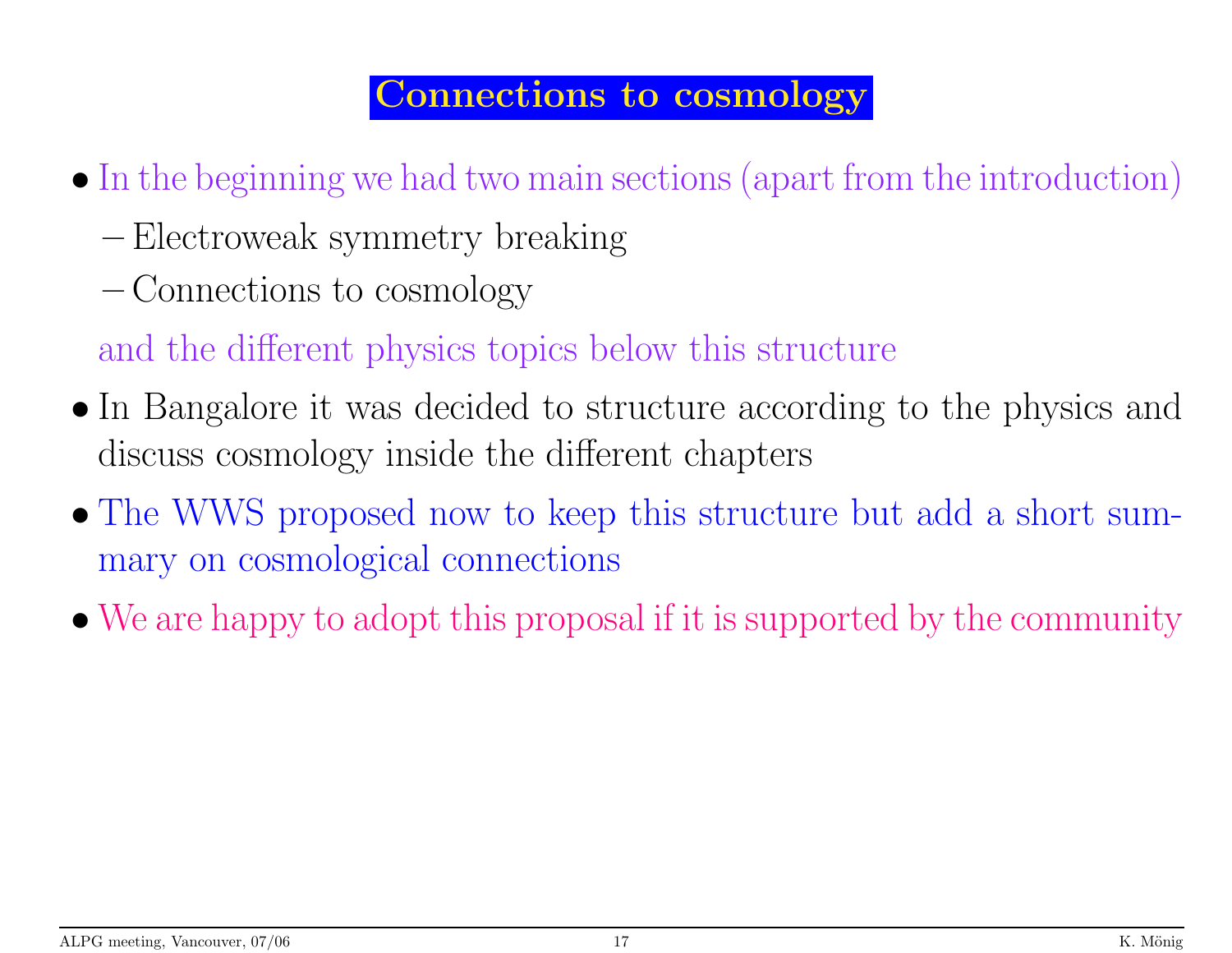#### Simulation work

- We need to prove that we can do the physics we claim
- Ideally this is done with full simulation
- However the simulation has to be done with the detector we think to have for the ILC (i.e.  $\Delta E/E = 30\%/\sqrt{E}$ )
- If we don't reach this in time we have to stay with fast simulation
- Some difficult key channels not requiring particle flow may still be possible with full simulation, e.g.:
	- $-\operatorname{BR}(H\to c\overline{c})$
	- $-\tilde{\tau}$  in low  $\Delta m$  SUSY
- Some other missing items:
	- Top weak couplings (which energy is needed?)
	- $-$ qq̃ production: statistical and systematic errors on  $\sigma$  and  $A_{FB}$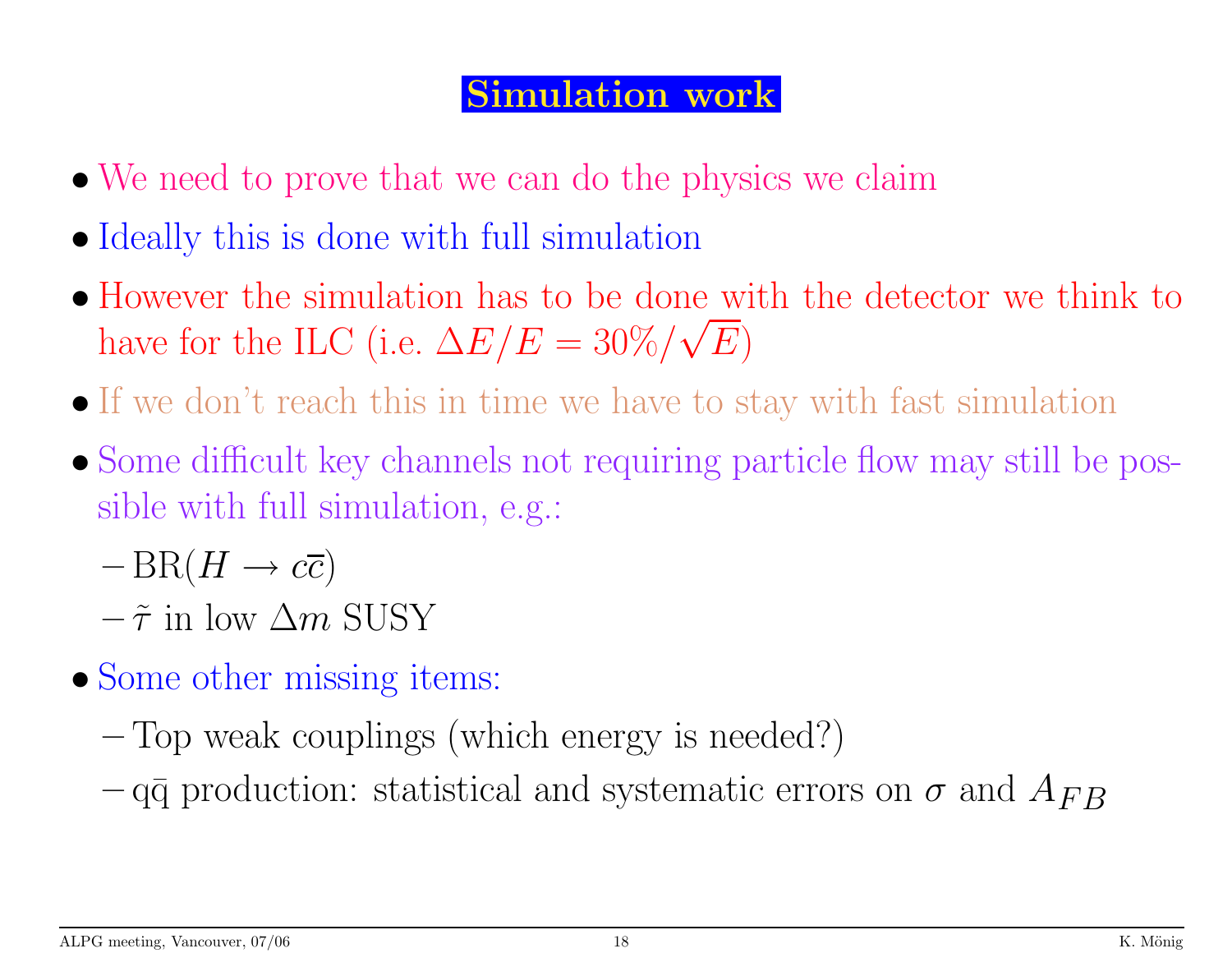## Requirements from theory

- For many items one can use available material.
- For a few points, one needs some updates:
	- Determination of quark masses, ...
	- Scalar Higgs potential with effects of New Physics
	- Chiral Lagrangian approach for the no Higgs scenario
	- Update/extend benchmark points (lines?) for SUSY ...
- For some points, one needs new studies:
	- Model independent study of Higgs production and decay
	- DM, CPV, Baryogenesis
	- KK Dark Matter at ILC? Other points with extra dims?...
- Joint experimental/theory new effort is needed:
	- Strongly interacting Higgs sector
	- Effect of  $\tau$  polarisation in rejecting bkg for low  $\Delta m_{\tilde{\tau}}$
	- Scenarios for complementarity between LHC and ILC